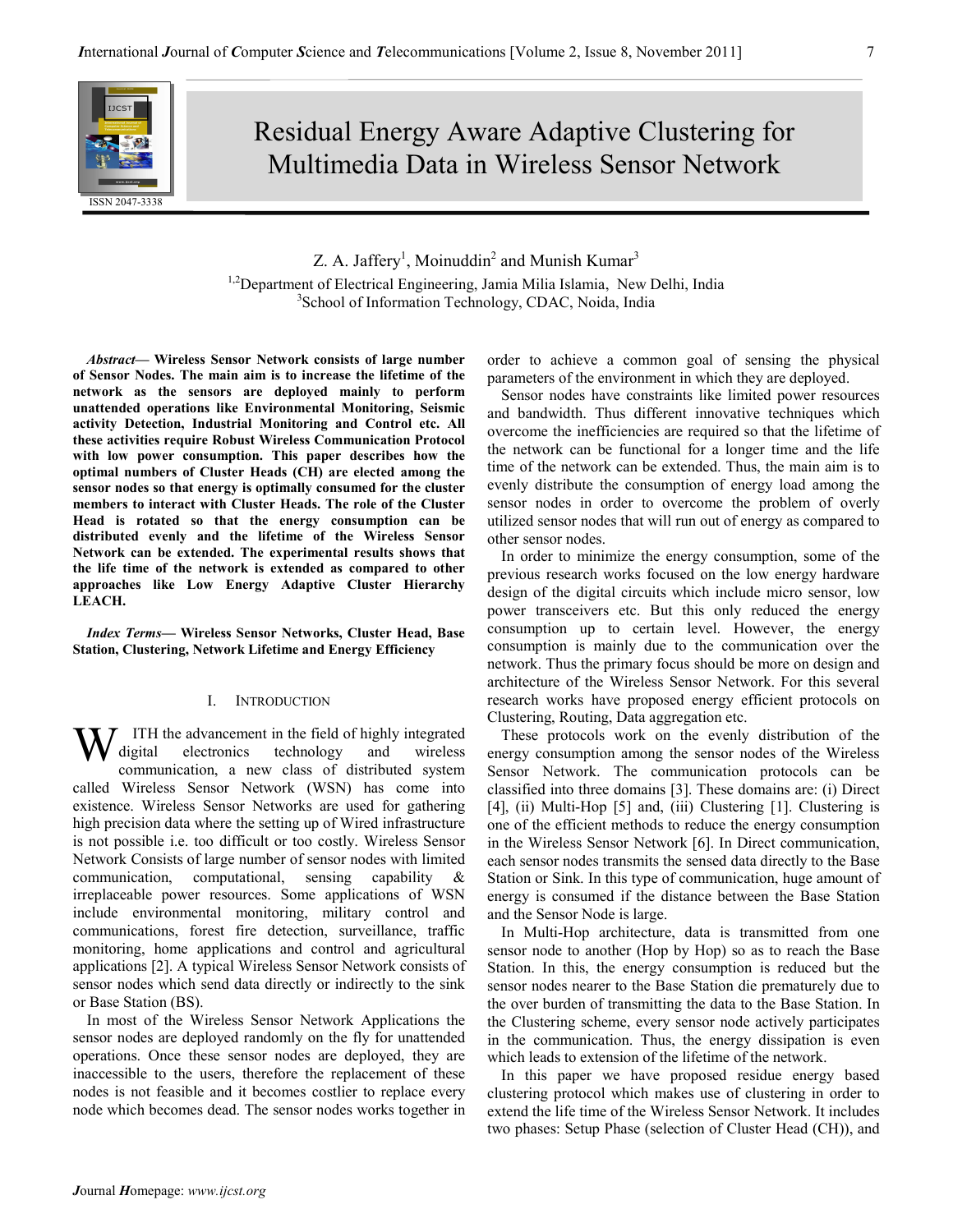the Steady Phase (transfer of sensed data from the environment to the Base Station or Sink).

The rest of the paper is organized as follows- Section II, summarizes the previous works. In Section III the network model of the protocol is discussed. In this all the assumption made in the protocol are listed. In Section IV, the proposed protocol is explained in detail. In Section V we show the experimental setup and simulation results. Finally we conclude our paper in the Section VI.

#### II. RELATED WORK

In the past few years, a large number of energy efficient protocols have been proposed. Some of them emphasized on Centralized approach, some emphasized on the Distributed approach and some on the Hybrid approach. Clustering basically involves a set of Cluster Heads which are chosen from a pre defined criterion. The functionality of the CH is to synchronize and gather data from the cluster members. After aggregating the data, the CHs transmit this data to the Base Station. Some of the Cluster based energy efficient protocols are LEACH [1], LEACH-C [7] PEGASIS [8], HEED [9], EECS [10]. In LEACH, every node generates a random number between 0 and 1. If the random number generated by the sensor node is less than the threshold value, then that node is nominated for the Cluster Head. The number of CHs in LEACH is not fixed or optimal. The data aggregated at CHs is transmitted to the Base Station. In this approach the CHs are rotated after every round so that the energy dissipation is even. LEACH-C is a centralized protocol which involves the Base Station for the selection of CH.

All the sensor nodes send their location and energy to the Base Station. The Base Station forms the cluster using annealing algorithm and associate members with the CHs. In PEGASIS, the cluster formation is done on the basis of location of every sensor. In HEED, the cluster formation is on the basis of probability of residual energy of each node as well as the cluster radius for intra cluster communication. The Cluster Heads are elected on the basis of intra cluster communication cost. In EECS, the cluster sizes are uneven i.e. the cluster nearer to the Base Station will have less number of nodes as compared to the cluster farther from the Base Station.

In Energy Aware routing Protocol (EAP)[11], a ratio is find out between the average energy and the residual energy of each sensor node's neighbor which are cluster members. The node which has higher ratio has more probability of becoming the Cluster Head. In Base Station Controlled Dynamic Clustering Protocol (BCDCP) [12], the Base Station divides the network into certain number of cluster and then chose two nodes as Cluster Heads which have maximum distance. Now the Base Station assigns the clusters members so as to make balanced clusters. Some other algorithms make use of graph properties for cluster formation [13].

#### III. NETWORK MODEL

#### A. Assumptions

In our protocol architecture, we assume that N number of Sensor Nodes are scattered randomly over the network. A snapshot of the random network is shown in Fig. 1. These nodes are static and homogeneous in nature and the Base station is far away from the network and is fixed. Moreover, following assumptions are made for the underlying network model:

- i). The energy of the Base Station is infinite.
- ii). Every sensor node is capable of communicating with every other sensor node and to the Base Station if needed.
- iii). Each sensor node has power control for communication i.e. range of the transmission can be controlled.
- iv). Each sensor node has a Unique Id for its identification.
- v). The locations of the sensor nodes are not known but they can calculate the distance with the help of received signal strength.
- vi). Every sensor node has always data to be sent to the end user and the data is correlated with nearby nodes.
- vii). The links are symmetric i.e. two nodes can communicate with the transmission power level.
- viii). Sensor nodes are capable of working in low power sleeping mode.

#### B. Energy Consumption Models

In our network architecture we use a simplified model for the energy dissipation in communication [13]. In this model, free space power loss and multipath power loss are accounted depending upon the distance between the receiver and the transmitter. The energy consumed for L bits of data is calculated from the Eq. (1).



Fig. 1: 100 nodes random network

$$
E_{Tx}(L,d) = \begin{cases} L * E_{node(Tx)} + L * \in_{fx} * d^2, & d \le d_0; \\ L * E_{node(Tx)} + L * \in_{mp} * d^4, & d > d_0. \end{cases}
$$
 (1)

Here E is the Energy and  $d$  is the distance. Finally  $d_0$  can be calculated from the Equation (2)

$$
d_0 = \sqrt{\frac{\epsilon f_x}{\epsilon_{mp}}} \tag{2}
$$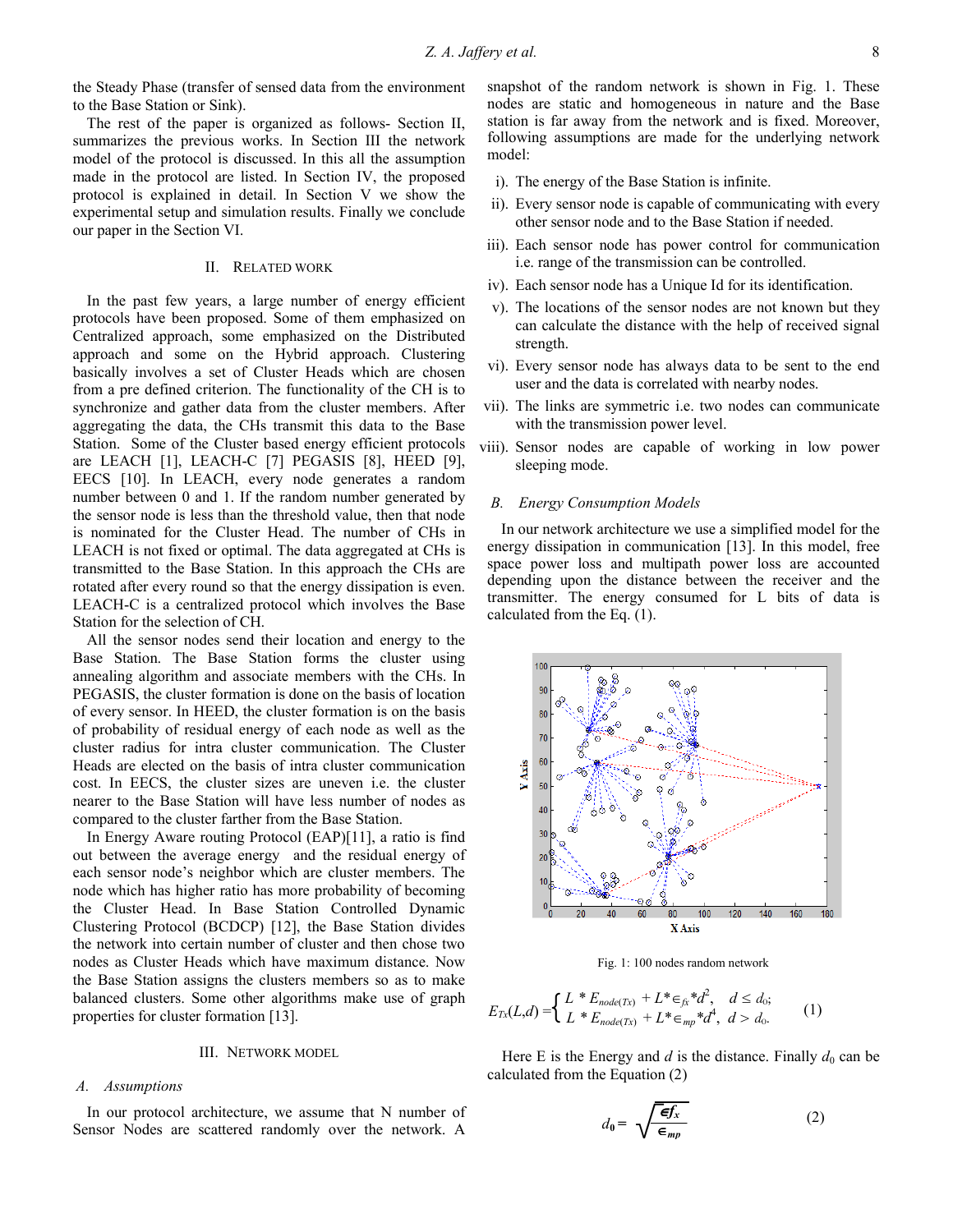Since it is assumed that the data is correlated, the Cluster Head aggregates the data in a single packet and sends it the Base Station.

#### IV. PROPOSED PROTOCOL

In our proposed protocol, there are two phases: (i) Setup Phase, (ii) Steady Phase. Table 1 describes the difference between the proposed protocol and the LEACH protocol.

The operations performed in each of the phases of proposed protocol are explained below.

#### A. Setup Phase

In the LEACH [5] protocol, every node generates a random number between 0 to 1. This random number is then compared with a threshold in Eq.  $(3)$ . Here N is the number of nodes and  $k$  is the desired number of Cluster Head, r is the Rounds. If the number generated by the sensor node is smaller than the threshold (3) then the node is nominated as Cluster Head.

Table 1: Proposed Protocol vs. LEACH

| <b>Characteristics</b>                    | <b>LEACH</b>                                                                         | <b>Proposed Protocol</b>                                                    |  |
|-------------------------------------------|--------------------------------------------------------------------------------------|-----------------------------------------------------------------------------|--|
| Deployment of<br><b>Sensor Nodes</b>      | Random                                                                               | Random                                                                      |  |
| Cluster Head<br>Selection Criteria        | Random number +<br>Energy                                                            | Residual Energy                                                             |  |
| Number of<br>Cluster Heads                | Not Fixed                                                                            | 10% of Alive Nodes                                                          |  |
| CН                                        | a chance                                                                             | Chance to become Every node will get Higher energy nodes<br>will get chance |  |
| <b>First Round</b>                        | Any node can be<br>selected as CH<br>based on Random<br>number generated             | Any node can be<br>selected                                                 |  |
| Subsequent<br>Rounds                      | Identification of<br>Past CHs +<br>Random number<br>generated $+$<br>Residual Energy | Only the Residual<br>energy of node is<br>under consideration               |  |
| Rounds with No<br>Cluster Head<br>elected | Possible in<br>LEACH because of<br>randomness                                        | Not possible as<br>CH's election is<br>based on residual<br>energy          |  |

But in this selection criteria, some problem may arises [3] like (i) the number of CHs in one of the round may be zero i.e., no Cluster Head is elected which may lead to loss of information, (ii) there may be some rounds in which the number of Cluster Heads are very few which may lead to more energy consumption, 3) there may be some Cluster Heads but less than other nodes.

which are having energy greater than the threshold level [5]  
but less than other nodes.  

$$
T(n) = \begin{cases} \frac{P}{1-P^*(r \mod_p^{\frac{1}{p}})} & \text{If } n \in G \\ 0 & \text{Otherwise} \end{cases}
$$
(3)

In order to ensure that all the nodes should dissipate energy evenly, we present new Cluster Heads selection criteria which will take into account the residual energy of the nodes. First step of our protocol for selection of Cluster Head is to find out the energy levels of every alive node. In the second step, every node will be having different amount of energy at different rounds. So, all the nodes are arranged in decreasing order of Energy levels. Now the question of number of Cluster Heads arises. In our protocol we have experimentally chosen 10 % of the nodes which are alive in the network as the maximum number  $(CH_{max})$  of Cluster Heads in a round for each round. All those nodes which are having highest levels of energy will be selected as the Clusters heads. In this Selection phase, a key point is kept in mind that no two or more Cluster Heads will be there in the nearby region. If it happens, then the Cluster Head with the highest Energy level will be chosen as Cluster Head and rest of the competitors will be discarded for that round. This will also ensure that Cluster Heads will be dispersed evenly in the scenario so that the energy consumption can be evenly distributed as much as possible to prolong the network lifetime.

### B. Steady Phase

After the selection of Cluster Heads, all the Cluster Heads will announce their selection as Cluster Heads using a non persistent carrier sense multiple access (CSMA) MAC protocol [13]. The announcement or advertisement message will consist of Node Id of the Cluster Head. All the nodes in the network will send a message to the Cluster Head for along with the Node ID to associate themselves with the Cluster Heads whose received signal strength is strongest i.e. Stronger the received signal strength, shorter is the distance between them. Now the Cluster Head will set up a span of time and will transmit the slot to the cluster members based of Time Division Multiple Access (TDMA) mechanism.

In the communication phase, since all the nodes have power control, the radio frequency of the cluster members is set to minimal so as to reach only to the Cluster Heads. In our network architecture, all the nodes are assigned with the TDMA slot, so only the cluster member which has the slot to send data to the Cluster Head will be awake and rest of the cluster members will go in low power sleeping mode. The Cluster Head will collect data from the cluster members and will send this data after diffusion to the Base Station using a fixed spreading code and CSMA [5]. Whenever the Cluster Head needs to send data to the Base Station, it will sense the channel to check if other Channel Head is using the channel or not. If the channel is busy, the Cluster Head will wait and then again sense the channel after some time and will send the data if the channel is found free.

#### V. PERFORMANCE EVALUATION

In this section we will evaluate the performance of our proposed protocol. Simulations are carried out in MATLAB version 7.8. The simulation parameters are listed in Table 2. The simulation is carried out in a network grid of 100mX100m. There are two scenarios where the position of the Base station is varied. In one scenario, the location of the Base station is (50, 50) and in another scenario, the Base station is at (175, 50). The numbers of nodes are 100. The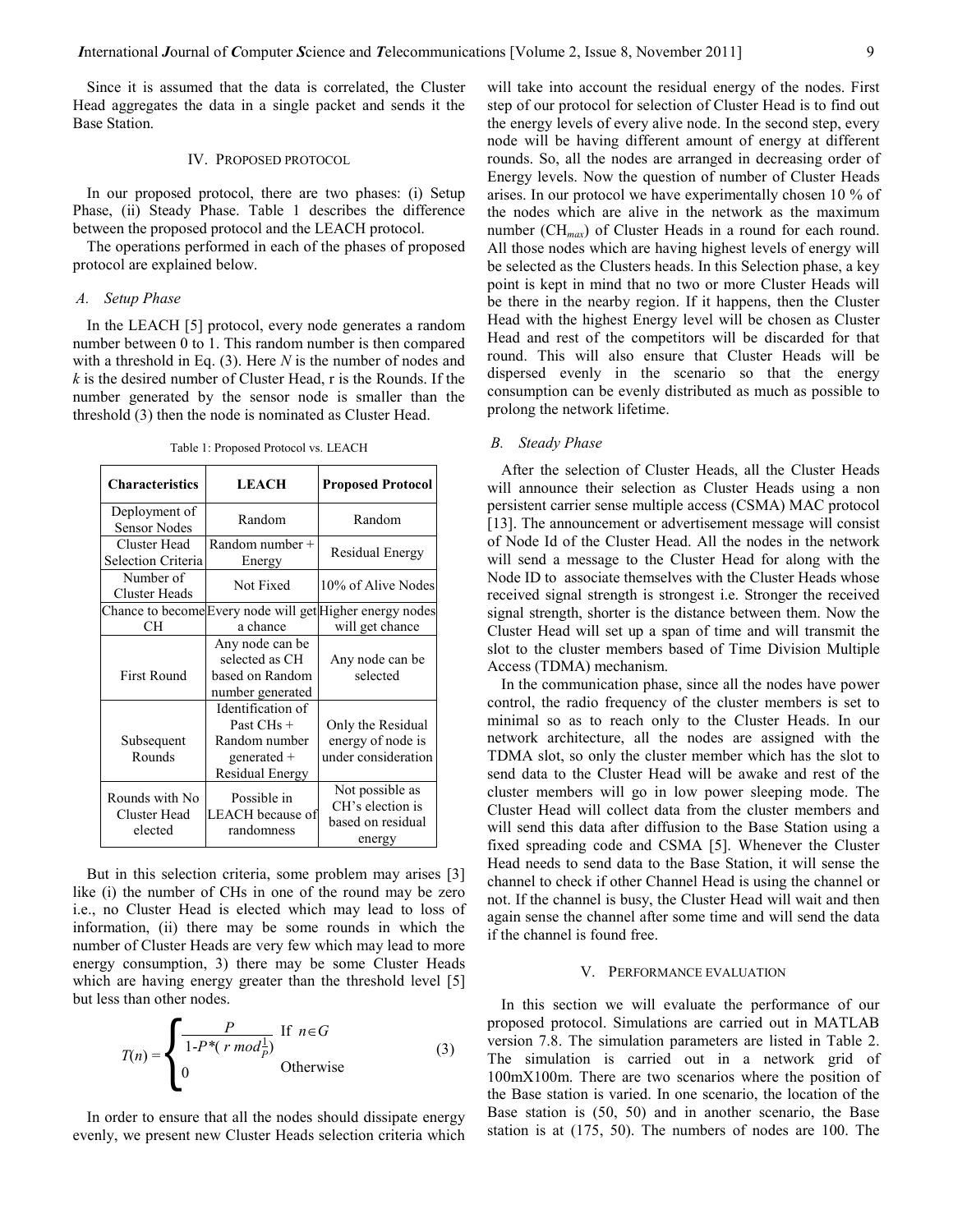packet size is set to 500 Bytes. The energy levels of each node are also varied in both the scenario. The energy levels are set as 0.25J, 0.50J, and 1J. Different topologies are generated randomly for simulation. Each simulation result shows the

| <b>Parameters</b>                     | <b>Values</b>               |  |  |
|---------------------------------------|-----------------------------|--|--|
| Network grid                          | From $(0,0)$ to $(100,100)$ |  |  |
| Number of Nodes                       | 100                         |  |  |
| <b>Base Station Location</b>          | $(175,50)$ m/ $(50,50)$ m   |  |  |
| Initial Energy                        | $0.25J/0.50J/1$ J           |  |  |
| $\epsilon_{\rm fs}$                   | 10pJ/bit/m <sup>2</sup>     |  |  |
| $\boldsymbol{\epsilon}_{\textit{mp}}$ | $0.0013pJ/bit/m^4$          |  |  |
| $d_0$                                 | 87m                         |  |  |
| $E_{elec}$                            | 50nJ/bit                    |  |  |
| $E_{DA}$                              | 5nJ/bit/signal              |  |  |

Table 2: Simulation Parameters

average of independent experiments.

Table 3 summarizes the simulation results for three different initial energy levels for the network structure. In this table, two terms are used FND (first node death) and LND (last node death). The FND determines how long all the nodes in the network are alive and LND determines the last round when the network gets disconnected. The difference between these two terms determines the energy dissipation for the network i.e. if the difference between these two terms is least, then it means the energy dissipation is evenly distributed and if the difference is larger, then it means the energy dissipation is uneven.

We have chosen LEACH protocol for comparison because this protocol almost works in similar fashion except for the Cluster Head selection. From the results in the table-2, we can see that the death of first node in our protocol is always at later rounds than in LEACH. For any protocol it is necessary that the death of first node should be extended as much as possible so that network should be connected and provide the required information to the End user. Our protocol is capable enough to extend the life time of the Wireless Sensor Network as compared to LEACH. The energy dissipation in LEACH is also uneven as we can see that the difference between the death of first node and the last node is larger whereas in our proposed protocol, the energy dissipation is evenly distributed among the sensor nodes.

Fig. 2 depicts the number of alive nodes at a regular round interval. In this, we can see that all the sensor nodes were alive till round 690 in our proposed protocol where as in LEACH it was up to 470 only. The number of nodes alive in the network of the proposed protocol lasts for more than 700 rounds where as in other protocol it is near about 550. Thus, the life time of the proposed protocol is comparatively greater than the LEACH protocol. Figure-3 shows the number of packets delivered to the Base Station per round. It is clear from the figure that the number of packets delivered by proposed protocol is more as compared to LEACH protocol. This concludes that our protocol sends more information to BS for longer period.

Fig. 4 depicts the Average energy level of the network per round. The network is initiated with 1 J of energy for every sensor node. As the number of rounds increases, Average energy level of the network also decreases. We can see in the

| Energy $(J)$ | Protocol     | <b>Base Station</b><br>(50, 50) |            | <b>Base Station</b><br>(175,50) |     |
|--------------|--------------|---------------------------------|------------|---------------------------------|-----|
|              |              | <b>FND</b>                      | <b>LND</b> | <b>FND</b>                      | LND |
|              | <b>LEACH</b> | 217                             | 277        | 20                              | 155 |
| 0.25J        | Proposed     | 344                             | 364        | 56                              | 167 |
|              | <b>LEACH</b> | 469                             | 532        | 78                              | 275 |
| 0.5J         | Proposed     | 700                             | 719        | 195                             | 326 |
|              | <b>LEACH</b> | 988                             | 1047       | 171                             | 520 |
| 1.0J         | Proposed     | 1409                            | 1430       | 438                             | 597 |

Fig. 3 that the average energy level of the LEACH protocol is decreasing more rapidly as compared to our proposed protocol. The Average energy level in LEACH lasts for less than 550 rounds where as in our proposed protocol it is more than 700 rounds. Hence, we can say that our protocol dissipates less energy per round as compared to LEACH protocol thereby increasing the lifetime of the network.

#### VI. CONCLUSION

In this paper, energy optimized clustering protocol is proposed for Wireless Sensor Network. Clustering of sensor nodes leads to less consumption and evenly distribution of energy. We have proposed a Cluster Head selection criteria based on which clusters are formed. From the experimental results, we conclude that in the proposed protocol, the death of first node is extended in terms of round as compared to LEACH and the difference between death of first node and the last node indicates that the energy dissipation of the network is also evenly distributed in the proposed protocol. The life time of the network is also increased comparatively.



Fig. 2: Number of Alive nodes per round